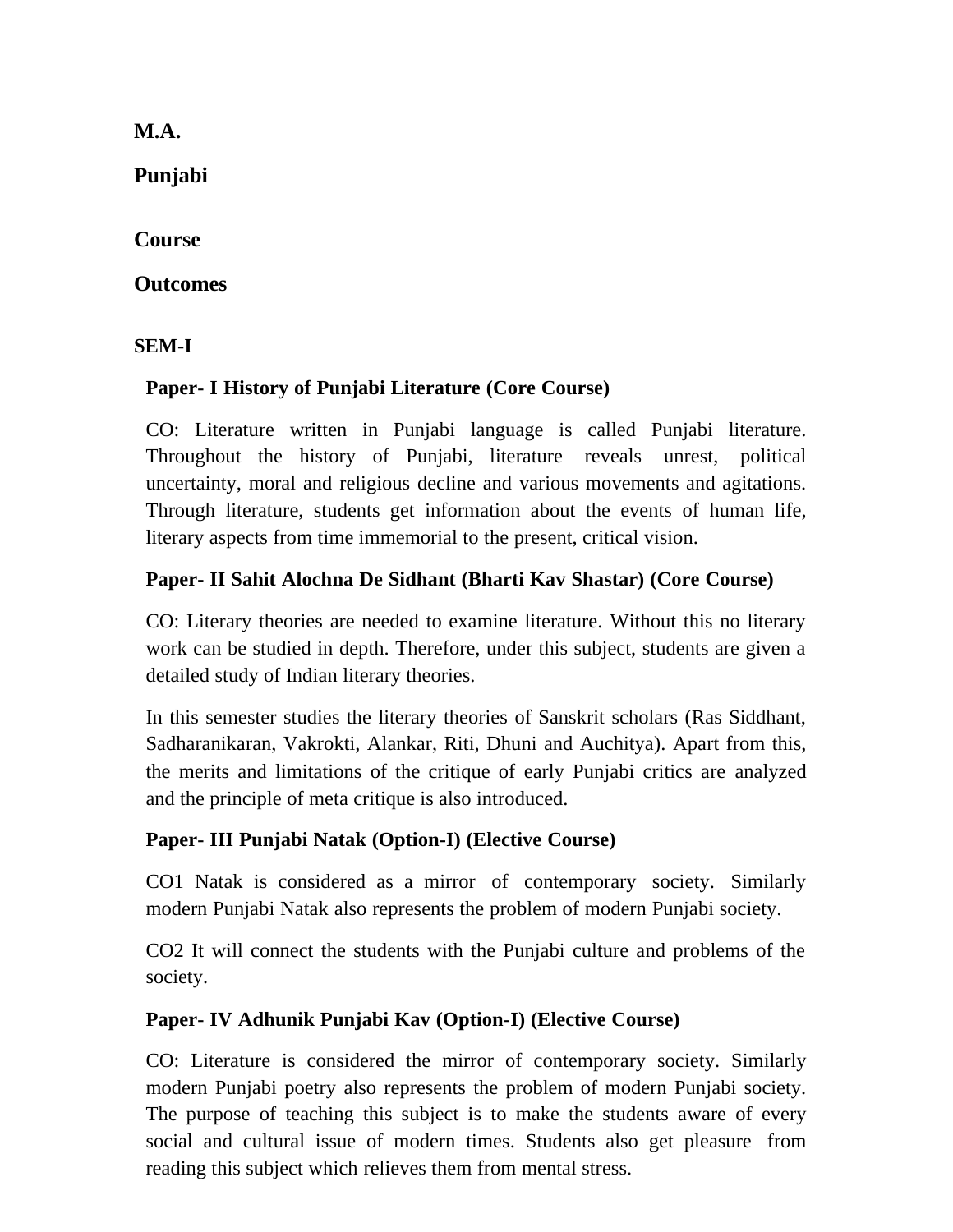In this semester, students learn about the definition of poetry, elements of poetry, ideology of poetry, practical study of poetry, Prof. Puran Singh, Prof.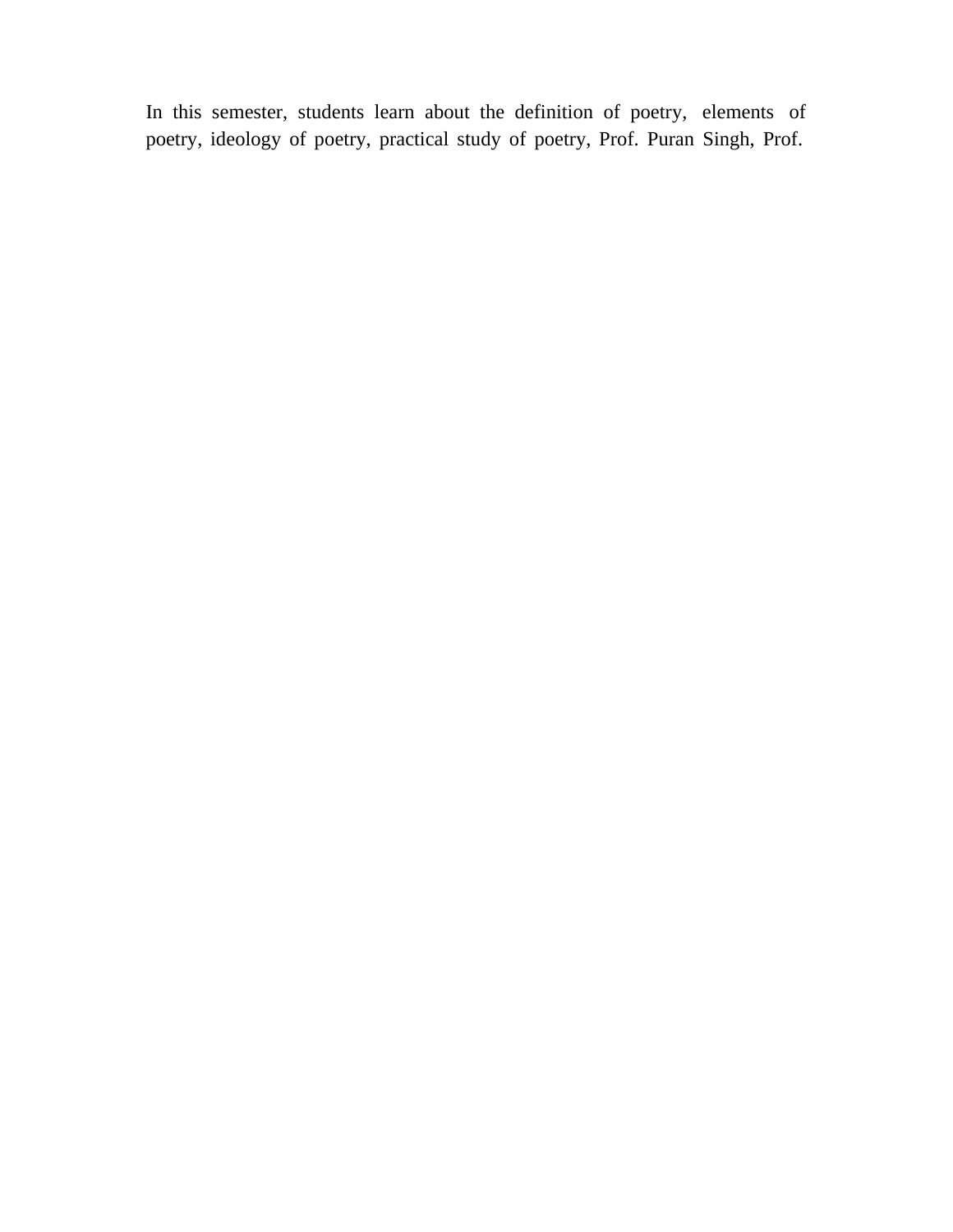Mohan Singh, Bawa Balwant and Amrita Pritam's poetry concerns, ideology and art aspects.

### **Paper- V Adhunik Punjabi Galap (Option-II) (Elective Course)**

CO: Adunik Punjabi Galp is to inculcate interest of students towards Punjabi Literature. Punjabi novels that are a major part of literature are taught in the 1st semester of this course. Novels are the written works in which the readers are familiarized with harsh realities of life as the novels are a life story written by a writer. This helps in broadening the horizon of the students and living a better life.

### **SEM-II**

### **Paper- I History of Punjabi Literature (Core Course)**

CO: Literature written in Punjabi language is called Punjabi literature. Throughout the history of Punjabi, literature reveals unrest, political uncertainty, moral and religious decline and various movements and agitations. Through literature, students get information about the events of human life, literary aspects from time immemorial to the present, critical vision.

### **Paper- II Sahit Alochna De Sidhant (Pashmi Kav Shastar) (Core Course)**

CO1: Literary theories are needed to examine literature. Without this no literary work can be studied in depth. Therefore, under this subject, students are given a detailed study of Western literary theories.

CO2: Greco-Roman literary theories (Imitation theory, Catharsis, and Tragedy), Western literary theories (Marxism, New-Marxism, Psychoanalysis, Structuralism, Post-Structuralism, Modernism, Postmodernism, Feminism, Existentialism etc.) and the achievements and limitations of the critique of prominent Punjabi critics are examined.

### **Paper- III Punjabi Natak (Option-I) (Elective Course)**

CO1: Natak is considered as a mirror of contemporary society. Similarly modern Punjabi Natak also represents the problem of modern Punjabi society.

CO2: It will connect the students with the Punjabi culture and problems of the society.

### **Paper- IV Adhunik Punjabi Kav (Option-I) (Elective Course)**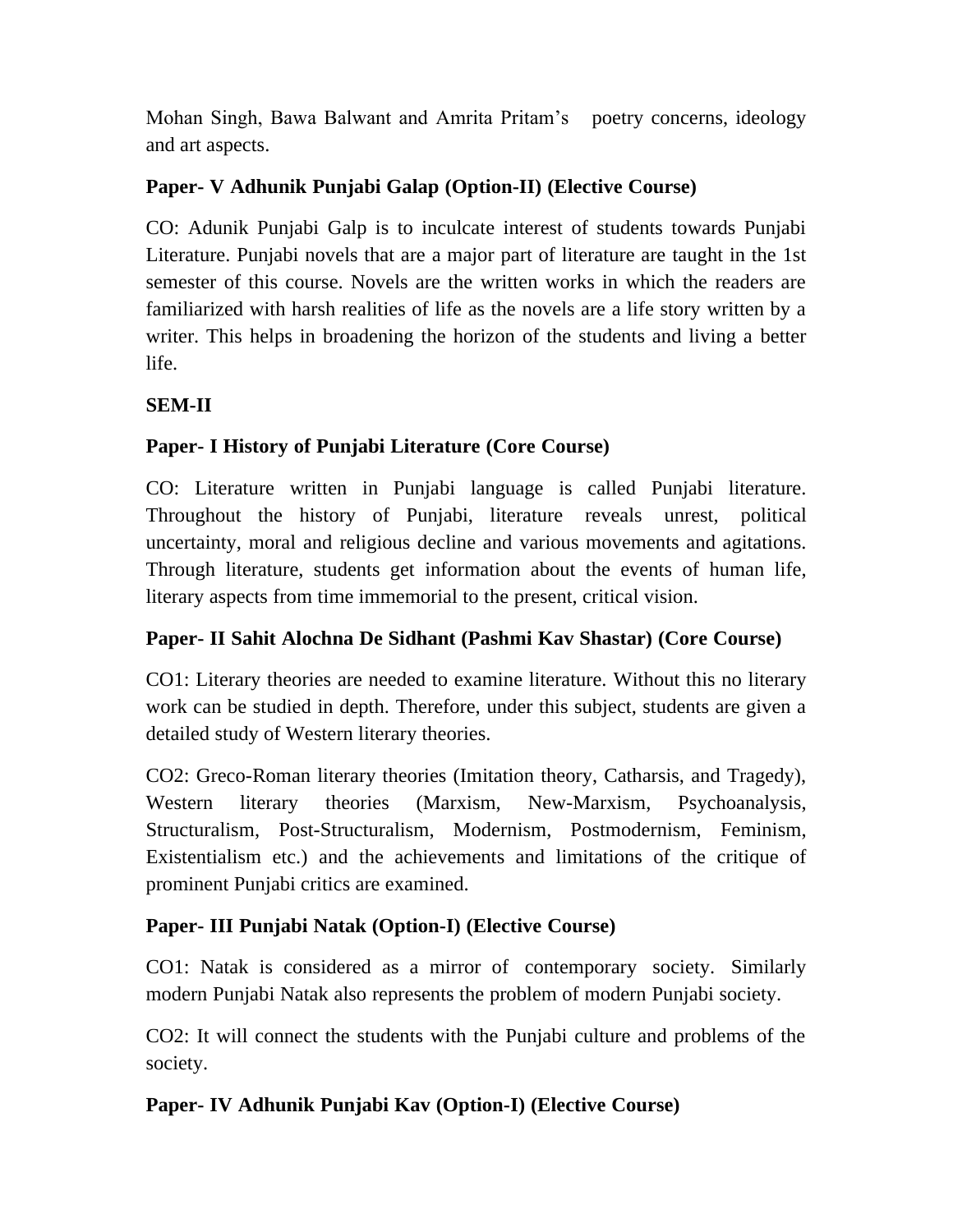CO: Literature is considered the mirror of contemporary society. Similarly modern Punjabi poetry also represents the problem of modern Punjabi society. The purpose of teaching this subject is to make the students aware of every social and cultural issues of modern times. Students also get pleasure from reading this subject which relieves them from mental stress.

In this semester, students are taught about metaphorical song, ghazal, narrative poetry etc. In addition, a critical study of Punjabi poets Shiv Kumar Batalvi, Surjit Patar, Jagtar and Pash's poetry are conducted.

### **Paper- V Adhunik Punjabi Galap (Option-II) (Elective Course)**

CO: Adunik Punjabi Galp is to inculcate interest of students towards Punjabi Literature. Story part of the literature is taught in the 2nd semester of this course. Main objective of this subject is to attach the students with Punjabi literature. Real picture of life is drawn in these stories which help the students to face the hazards of life with positive attitude.

### **SEM-III**

### **Paper-I Bhasha Vigyan ate Punjabi Bhasha (Core Course)**

**CO1:** It will shed a light on the Bhasha Vigyan ate Punjabi Bhasha.

CO2: Students will get knowledge about the various aspects of Bhasha Vigyan.

### **Paper-II Sabhyachar ate Punjabi Sabhyachar (Core Course)**

**CO1:** It will shed a light on the Sabhyachar ate Punjabi Sabhyachar.

CO2: Students will get knowledge about the various Punjabi Sabhyachar.

## **Paper-III Gurmat Kav (Option-I) (Elective Course)**

CO: The subject of Gurmat Kav inspires the students to rise above caste, religion, race, gender and regionalism for the betterment of the whole of humanity and helps in overcoming their mental disorders. It also connects them to Indian philosophy.

In this semester, students are introduced to Indian Philosophy, GurmatSidhant, keemtSidhant and the Bani of the entire Banikars of the Guru Granth Sahib. Bani of every Guru's is thoroughly studied.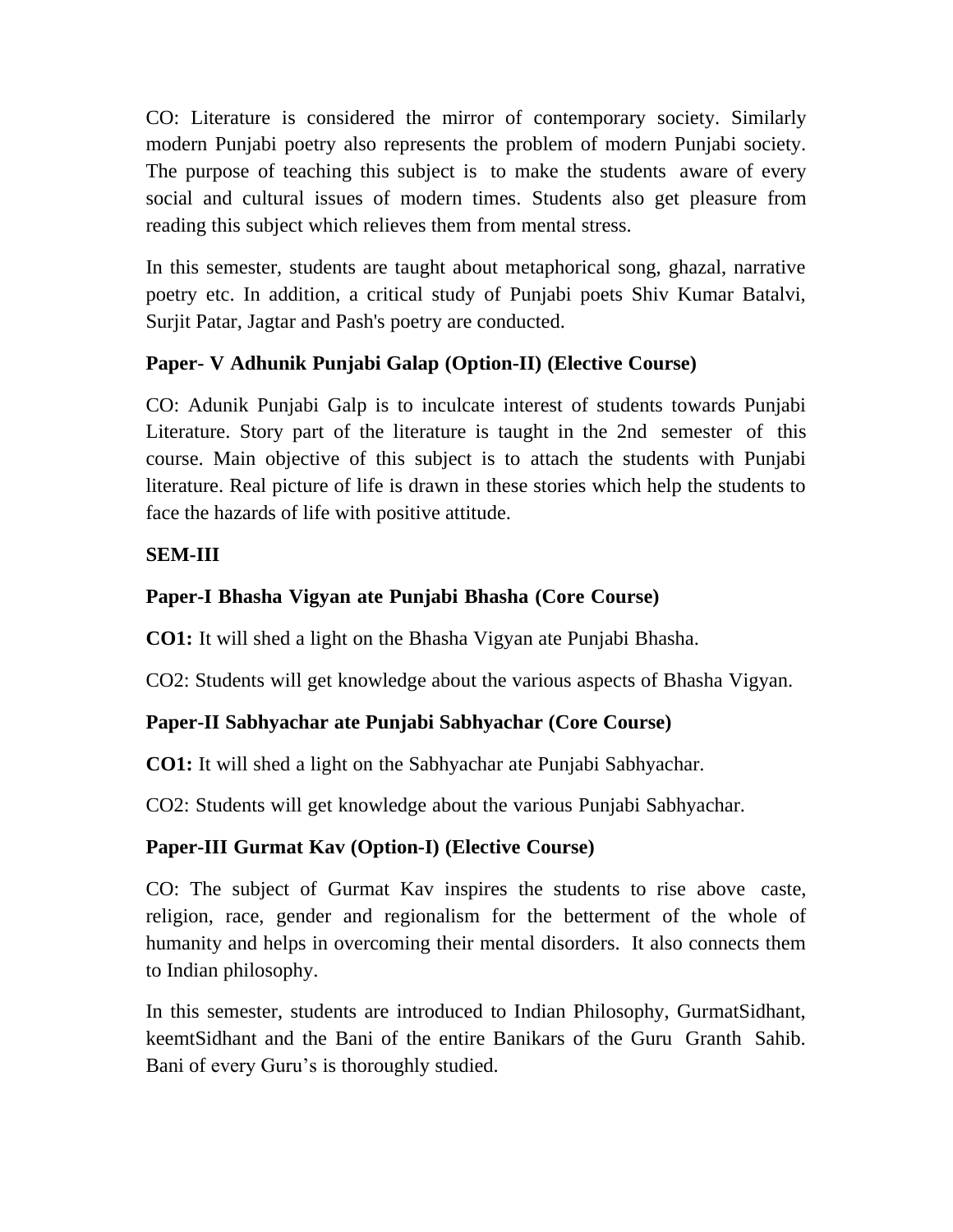### **Paper- IV Punjabi Vartak - (Option-I) (Elective Course)**

CO: Prose literature is just as popular as any other literary form. Prose is a medium for any literary writer to express his personal experiences in words. It comes into being after the study, the test, the human intellect has reached a certain level. As the subjects of Vartak are connected with social life, they become the right guides for the students, who help in uplifting the society. The main motive of literature is to inspire the reader.

### **Paper- V Sufi ate Bir kav - (Option-I) (Elective Course)**

CO: Punjabi Sufi poetry is a glorious asset to Punjabi literature, history and culture. Punjabi Sufi poets, being Muslims, also liked Punjab, Punjabi and Punjabiat. That is why Sufi poets expressed their views in Punjabi. Through this literature, students get a chance to connect with the community, nature and humanity. Every social aspect is discussed in Sufi poetry. The geographical location of the Punjab gave rise to heroism among the Punjabis and it gave birth to Bir Ras in Punjabi literature. Varas have been created from time immemorial, which has created excitement among the people here.

### **SEM-IV**

### **Paper-I Bhasha Vigyan ate Punjabi Bhasha (Core Course)**

**CO1** It will inspires the students to rise above caste, religion, race, gender and regionalism for the betterment of the whole of humanity and helps in overcoming their mental disorders. It also connects them to Indian philosophy.

### **Paper-II Lokdhara ate Punjabi Lokdhara (Core Course)**

**COI** It will explore the various aspects of the Lokdhara ate Punjabi Lokdhara to the students.

### **Paper-III Gurmat Kav (Bhagat Bani Adhyan Option-I) (Elective Course)**

CO: The subject of Gurmat Kav inspires the students to rise above caste, religion, race, gender and regionalism for the betterment of the whole of humanity and helps in overcoming their mental disorders. It also connects them to Indian philosophy.